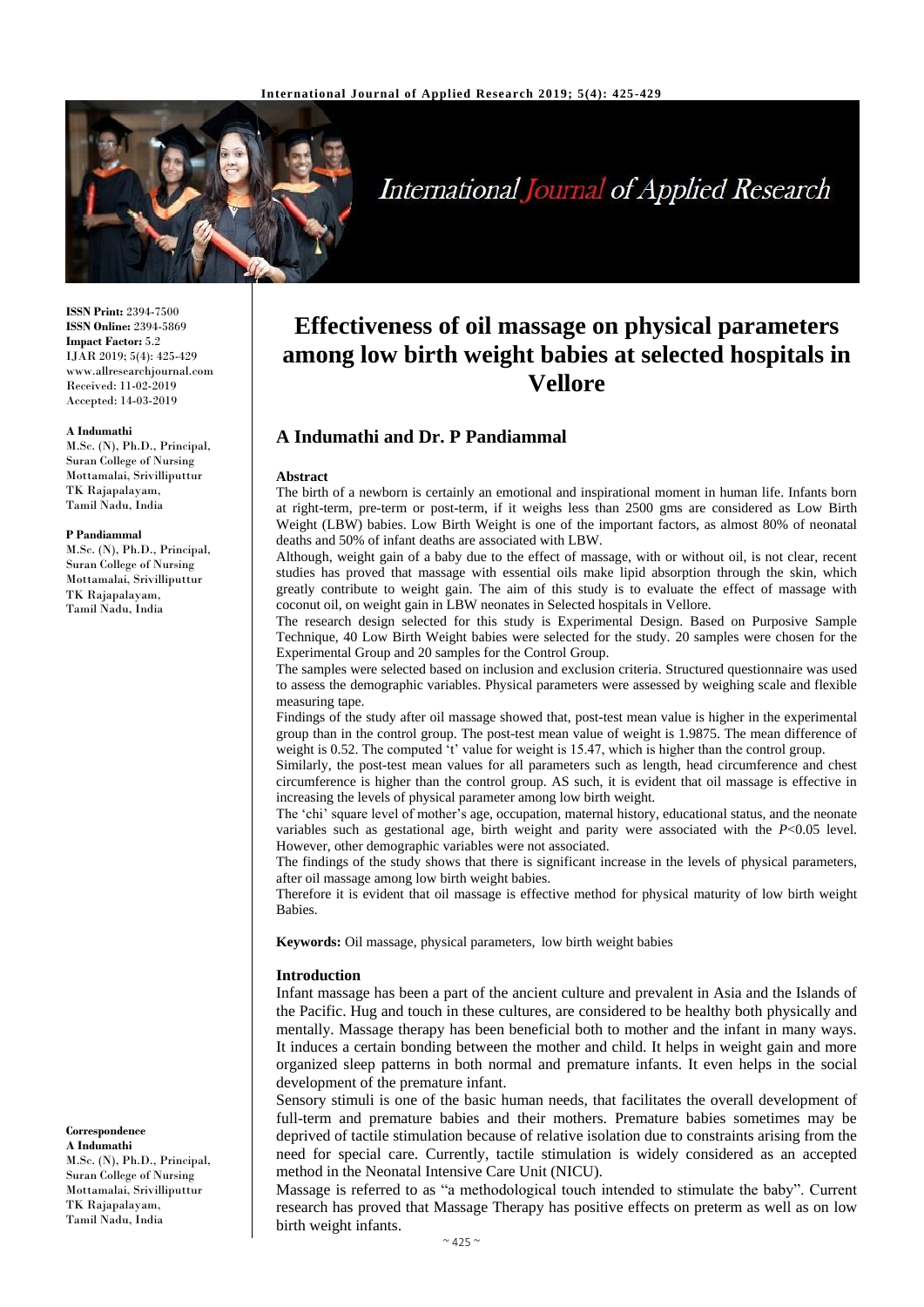These positive effects include improved sleep, improved skin integrity, enhanced parent infant bonding and decreased stress apart from weight gain and early discharge from the NICU.

#### **Three Phases of Massages**

The first phase of the message comprises of 20 gentle strokes all over the infant's body, performed twice a day for a span of 28days.The second phase of the massage consists of 5 minutes of tactile stimulation in prone position, followed by 5 minutes of kinesthetic stimulation in supine position and another 5 minutes of tactile stimulation again, in each session of the massage. The third phase involves massaging infants with 1cc of warm coconut oil, motivating blood circulation and improving overall parameters of physiological and neurobehavioural parameters in low birth weight babies.

Although, research material supporting the positive effect of oil massage intervention is not very sparsely available. However, the results of this research indicate that, LBW babies who get oil massage intervention showed increased levels of physiological as well as neurobehavioural parameters.

#### **Objectives**

- 1. To assess the pre-test score of physical parameters among low birth weight (LWB) babies of experimental and control group.
- 2. To determine the effectiveness of oil massage on physical parameters among LBW babies of experimental group.
- 3. To associate the post-test score of physical parameters with the selected demographic variables of Experimental and control group.

#### **Hypotheses**

**H1):** There is a significant difference between pre-test and post-test levels of physical parameters among LBW babies in the Experimental Group.

**H2):** There is a significant association between the post-test score of physical parameters between the Experimental Group and the Control Group.

**H3):** There is a significant association between the post-test level of physical parameters and selected demographic variables in the Experimental Group.

#### **Methodology**

"Quantitative Research with pre and post-test Experimental Design" was used for the study.

O1 – Assess the pre-test level of physical parameter among LBW babies in the experimental group before oil massage. X – Oil Massage.

O2 – Assess the post-test score of physical parameter among LBW babies after oil massage in the experimental group.

O3 – Assess the pre-test score of physical parameter among LBW babies in the control group.

O4 – Assess the post-test score of physical parameter among LBW in the control group.

### **Dependent Variable:** Physical parameters

# **Independent Variable:** Oil massage

# **Demographic Variables**

Variables of mothers such as age, educational status, occupation, mode of delivery, area of residence and abnormal maternal history and parity.

Variables of newborns with LBW babies which includes weight at birth, gestational age, sex and Apgar score.

The study was conducted in selected hospitals in Vellore. The setting is chosen on the basis of feasibility and availability of adequate sample.

The population selected for the study consisted of 40 LBW babies weighing between 1200gms -1800gms, The purposive sampling technique was used. In this study20 samples were in the experimental group and 20 samples were in the control group.

# **Criteria for Sample Selection**

# **Inclusion Criteria**

- 1. Babies admitted to the NICU on their first day of life.
- 2. Preterm LBW babies Babies born less than 37 weeks of gestational age.
- 3. Babies' birth weights were appropriate for gestational age (AGA).
- 4. Weight loss of 10% to13% of birth weight during the first week.
- 5. Weight of the babies between 1200gms 1800gms
- 6. Babies who are generally stable

# **Exclusion Criteria**

- 1. Term babies (37 to 41 days or 6/7 weeks' GA).
- 2. Post term babies (42 weeks or more GA).
- 3. Small for GA (whose birth weight is lower than the 10th percentile).
- 4. Babies who start gaining weight before Day 8.
- 5. Babies who lost less than 10% or more than 13% of birth weight in the first week.
- 6. Babies who are not stable (did not meet the previous criteria) before enrollment or during the observation period.
- 7. Babies with congenital anomalies, hypoxic ischemic encephalopathy, central nervous system (CNS) impairment, neonatal sepsis, urinary tract infection, or one of twins or higher order multiples.

# **Description of the Tool**

# **Section-A:** It deals with:

- a) Demographic Variables of mothers such as age, educational status, occupation, altered maternal history mode of delivery, area of residence and parity.
- b) Demographic variables of newborns with low birth weight babies which includes weight at birth, gestational age, sex and Apgar score and parity.

#### **Section-B**

#### **Tool for Measurement of Physical Parameters**

It includes Weight (kg), length (cm), Head and Chest circumference (cm) measured from each group.

**Weight:** The weight of the baby is taken through beam balance.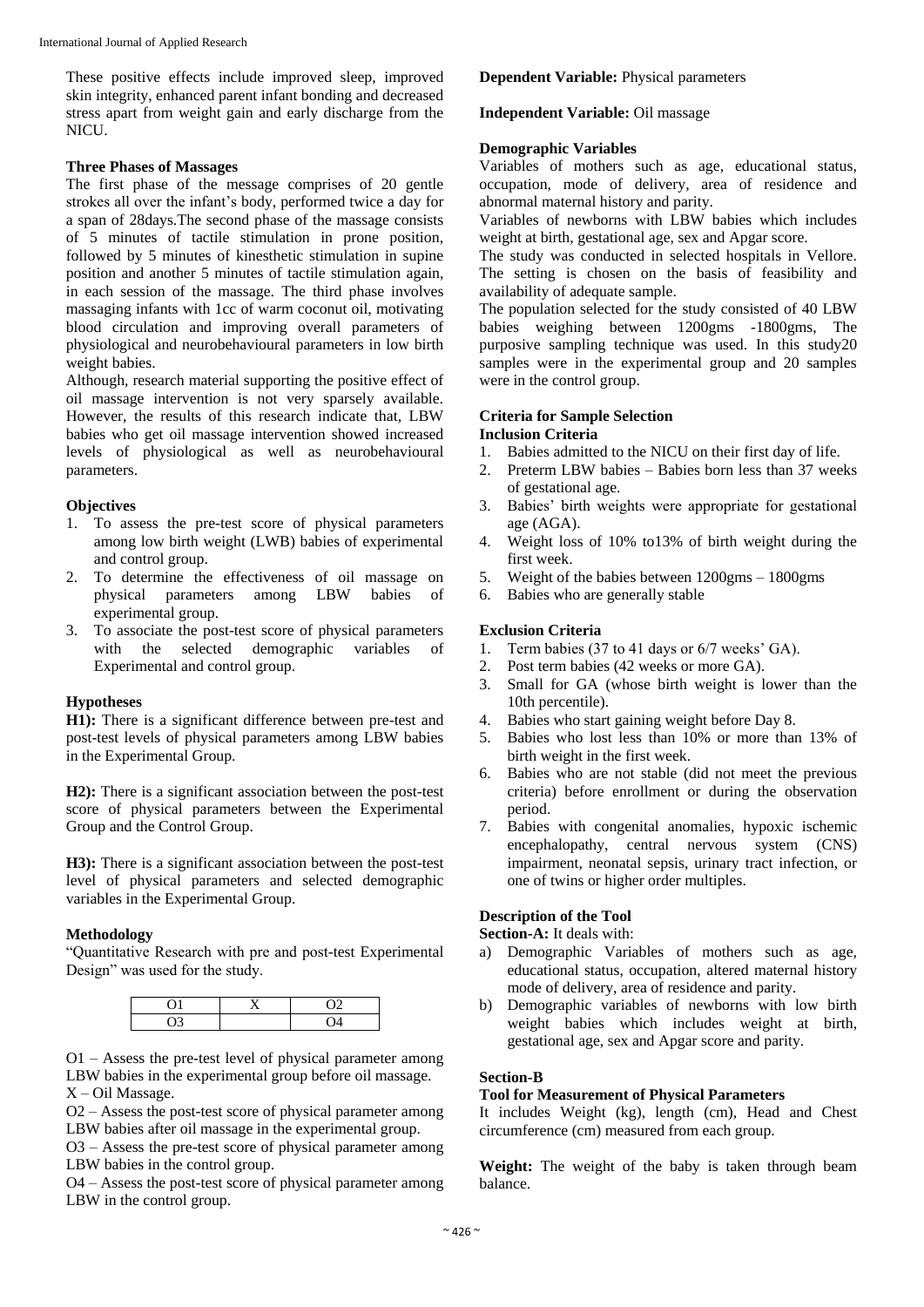**Height:** The height was measured by using Infanto meter.

**Head & Chest Circumference:** The head and chest circumference is measured by using flexible measuring tape.

#### **Data Collection Procedure**

Ethical clearance was obtained from the members of the institutional research committee and written permission from head of institution to conduct the research at the selected hospitals in Vellore. Samples were selected based on inclusion criteria and the parents of infants were informed about the proposed study, well before the research and written consent was also obtained.

In this study the samples were divided in to two groups, 20 samples were in the Experimental Group, and 20 samples were in the Control Group. First the demographic variables of mothers and neonates were assessed by using check list in both the groups. Then Physical parameters were assessed for experimental group and control group before the intervention.

The babies assigned to experimental group were given oil massage daily 2 times a day using coconut oil. After28 days, post - test was done for the experimental group and control group by recording anthropometry for physical parameters.

#### **Plan for Data Analysis**

Distribution of demographic variables is analyzed by descriptive statistics (mean, standard deviation).To find out the effectiveness of oil massage, inferential statistics (paired 't' test) is used. To find out the association between posttest levels of physical parameter and selected demographic variables, inferential statistics (chi square) was used.

#### **Results and Discussion**

With regards to age of the mother, 12 mothers i.e. 60% are between 18-25 years of age, 4 mothers i.e. 20% are between 26-35 years of age, 4 mothers i.e. 20% are between 36-45 years of age, in the experimental group. Whereas in the Control Group, 5 mothers i.e. 25% are between 18-25 years of age, 6 mothers i.e. 30% are between 26-35 years of age and 9 mothers i.e. 45% are between 36-45 years of age.

Considering the educational status, 8 mothers i.e. 40% are illiterate, 3 mothers i.e. 15% are Primary, 9 mothers i.e. 45% are High School and none of them are graduates in the Experimental Group. Whereas in the Control Group, 7 mothers i.e. 35% are illiterate, 4 mothers i.e. 20% are Primary, 9 mothers i.e. 45% are High School and none of them are graduates.

In relation to occupation, 12 mothers i.e. 60% are House wives, 5 mothers i.e. 25% are unskilled workers, 3 mothers i.e. 15% are Professionals in the Experimental Group. Whereas in the Control Group, 11 mothers i.e. 55% are House wives, 6 mothers i.e. 30% are unskilled workers, 3 mothers i.e. 15% are Professionals.

Regarding abnormal maternal history 8mothers i.e. 40%had nil maternal history, 12 mothers i.e. 60%had other type of maternal illness in the experimental group. In the control group 8 mothers 40%had no abnormal history, 2 mothers i.e. 10% of mothers had PIH and 10 mothers i.e. 50% had other type of maternal illness.

Regarding mode of delivery 35mothers i.e. 70% had normal delivery, 15 mothers i.e. 30%had LSCS in the experimental group. In the control group 30 mothers i.e. 60% had normal delivery, 20 mothers i.e. 40% had LSCS. None of them had instrumental delivery in both the groups.

Regarding Residence in the experimental group 11 mothers i.e. 55% belong to Urban and 9 mothers i.e. 45% belong to Rural. Whereas in the control group 8 mothers i.e. 40% belong to Urban and 12 mothers i.e. 60% belong to Rural.

With reference to Parity, 4 mothers i.e. 20% belong to Primi, 6 mothers i.e. 30% belong to Second Gravida and 10 mothers i.e30% belong to third Gravida and more in the experimental group. Whereas in the control group 8 mothers i.e. 40% belong to Primi, 8 mothers i.e. 40% belong to Second Gravida and 4 mothers i.e. 20% belong to Third Gravida and more.

In relation to the Demographic Variables of the Neonates 13 neonates i.e. 60% are male and 6 neonates i.e. 35% are female in the experimental group. Whereas in the control group 14 i.e. 70% are male and 6 neonates i.e. 30% Neonates are female.

With reference to Gestational Age of Babies 6 neonates i.e. 30% belong to 30 to 33 weeks and 14 neonates i.e. 70% belong to 34 to 37 weeks. Whereas in the control group 11 neonates i.e. 55% belong to 30 to 33 weeks and 9 neonates i.e. 45% belong to 34 to 37 weeks.

Regarding Birth Weight 8 neonates i.e. 400% belong to 1200 to 1400 gms, 7 neonates i.e. 35%belong to 1401 to 1600 gms and 5 neonates i.e. 25% belong to 1601 to 1800 gms in the experimental Group. Whereas in the Control Group 5 neonates i.e. 25% belong to 1200 to 1400 gms, 5 neonates i.e. 25% belong to 1401 to 1600 and 10neonates i.e. 50% belong to 1601 to 1800 gms.

In relation to Apgar Score, 9 neonates i.e.45% had a score of 7/10, 3 i.e.15%neonateshada score of 8/10, and 8 neonates i.e.40% had a score of 7/10, 4 neonates i.e. 20% had a score of 8/10, and 4 neonates i.e. 20% had a score of 9/10.

With reference to Parity, 4 neonates i.e. 20% belong to Primi, 6neonates i.e.30%belong to Second Gravida and 10neonates i.e.30%belong to Third Gravida and more in the experimental group. Whereas in the control group 8 neonates i.e. 40% belong to Primi, 8neonates i.e. 40% belong to Second Gravida and 4 neonates i.e. 20% belong to Third Gravida and more.

**Table 1:** Mean, Mean difference, SD, t-value of experimental group.

| <b>Paired Samples Statistics (Experimental Group)</b> |                      |          |                        |    |                       |         |
|-------------------------------------------------------|----------------------|----------|------------------------|----|-----------------------|---------|
|                                                       |                      | Mean     | <b>Mean Difference</b> | N  | <b>Std. Deviation</b> | t Value |
| Pair 1                                                | Wt Pre               | 1.62755  | 0.35                   | 20 | .15727                | 15.47   |
|                                                       | Wt Post              | 1.9875   |                        | 20 | .09506                |         |
| Pair 2                                                | Lgth Pre             | 38.9650  | 2.02                   | 20 | 3.28369               | 10.48   |
|                                                       | <b>Lgth Post</b>     | 50.2492  |                        | 20 | 2.62366               |         |
| Pair 3                                                | Hd Cir Pre           | 27.18300 |                        | 20 | 1.35017               | 5.84    |
|                                                       | <b>Hd Cir Post</b>   | 30.1424  | 3.23                   | 20 | 1.46342               |         |
| Pair 4                                                | Chst Cir Pre         | 26.8300  |                        | 20 | 1.06952               |         |
|                                                       | <b>Chst Cir Post</b> | 29.4998  | 2.11                   | 20 | .87865                | 12.94   |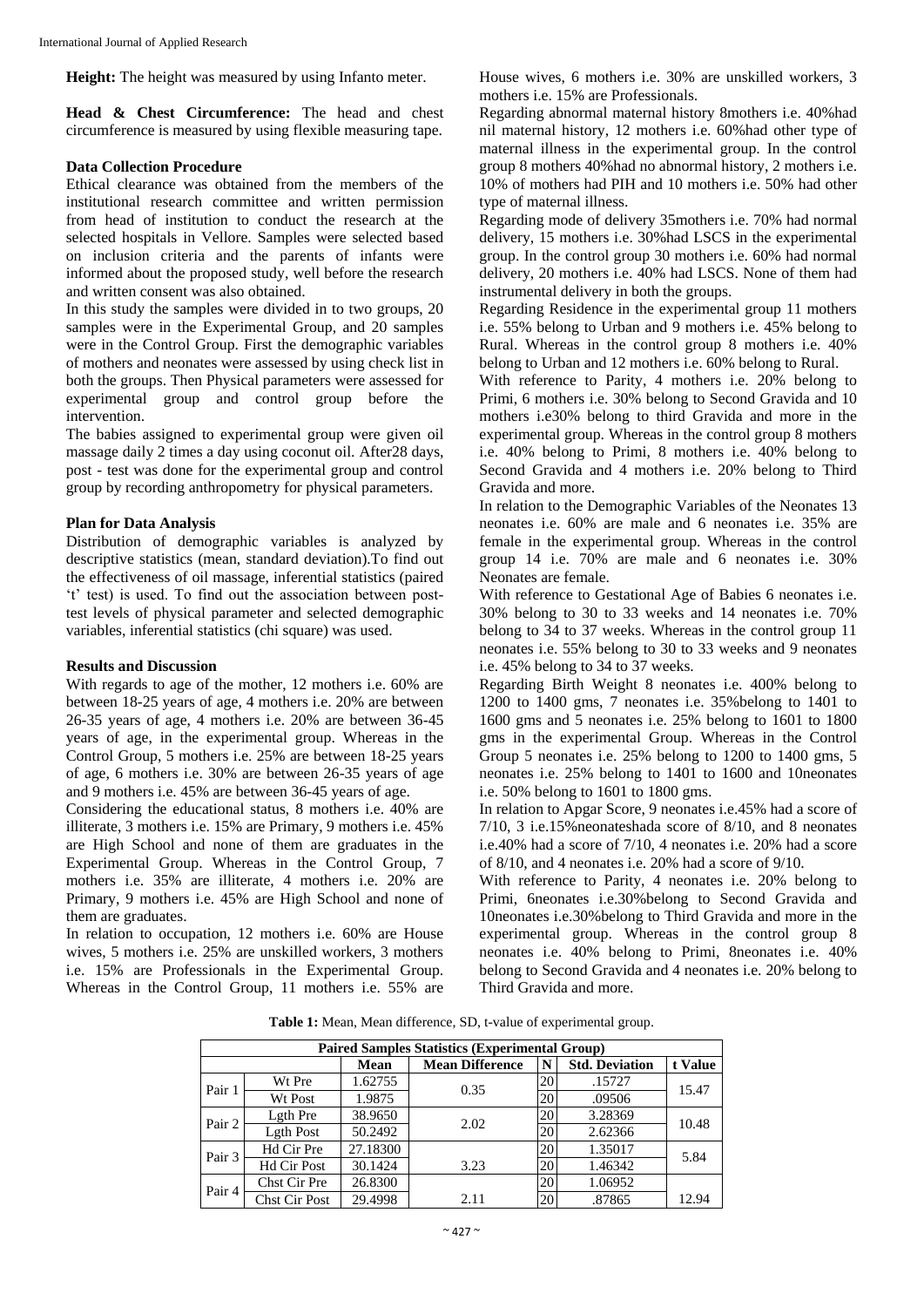**The above table shows the mean pre-test and post-test score, mean difference, standard deviation, t- value of experimental group.**

|        | <b>Paired Samples Statistics Control Group</b> |             |                        |    |                       |                |  |
|--------|------------------------------------------------|-------------|------------------------|----|-----------------------|----------------|--|
|        |                                                | <b>Mean</b> | <b>Mean Difference</b> | N  | <b>Std. Deviation</b> | <b>T</b> value |  |
| Pair 1 | Wt Pre                                         | 1.45723     | 0.21                   | 20 | .12105                | 8.243          |  |
|        | Wt Post                                        | 1.7520      |                        | 20 | .085649               |                |  |
| Pair 2 | Lgth Pre                                       | 38.231      | 1.48                   | 20 | 2.28220               | 5.812          |  |
|        | <b>Lgth Post</b>                               | 39.2517     |                        | 20 | 2.07263               |                |  |
| Pair 3 | Hd Cir Pre                                     | 27.8291     | 1.12                   | 20 | 1.18511               | 1.872          |  |
|        | <b>Hd Cir Post</b>                             | 28.9365     |                        | 20 | 2.75645               |                |  |
| Pair 4 | Chst Cir Pre                                   | 25.213      | 1,02                   | 20 | 1.28707               | 12.53          |  |
|        | <b>Chst Cir Post</b>                           | 26.8245     |                        | 20 | 1.13614               |                |  |

**Table 2:** Mean, Mean difference, SD, t-value of experimental group.

**The above table shows the mean pre-test and post-test score, mean difference, standard deviation,t- value of control group.**

**Table 3:** Comparison of Mean, Mean Difference SD, t Value between Experimental Group and Control Group

| <b>Post Test</b>          |                     |        |                        |      |                |  |  |
|---------------------------|---------------------|--------|------------------------|------|----------------|--|--|
| <b>Groups</b>             | <b>Para Meters</b>  | Mean   | <b>Mean Difference</b> | Sd   | <b>T</b> Value |  |  |
|                           | Weight              | 1.9875 | 0.52                   | 0.17 | 15.47          |  |  |
| <b>Experimental Group</b> | Length              | 50.24  | 4,10                   | 3.62 | 9.82           |  |  |
|                           | Head circumference  | 30.14  | 1.92                   | 2,20 | 5.21           |  |  |
|                           | Chest circumference | 29.49  | 1.75                   | 1.52 | 12.90          |  |  |
|                           | Weight              | 1.7520 | 0.27                   | 0.08 | 9.10           |  |  |
|                           | Length              | 3925   | 1.81                   | 2.90 | 6.70           |  |  |
| Control Group             | Head circumference  | 28.9   | 1.01                   | 2.11 | 3.45           |  |  |
|                           | Chest circumference | 26.82  | 1.09                   | 0.87 | 11.10          |  |  |

#### **The above table shows the mean pre-test and post-test score, mean difference, standard deviation, t- value of experimental group and control group.**

The above table shows that with regards to the weight of the neonate in the experimental group the mean post -test value is 1.9875(md-0.52) which is higher than that of the post-test mean value 1.7520 (md-0.27) in the control group. The calculated t value of experimental group is t- 15.47 which is greater than the control group t-9.10.

Regarding the Length of the neonate in the experimental group the mean post-test value is 50.4(md- 4.10) which is higher than that of the post-test mean value 39.25(md- 1.81) in the control group. The calculated t value of experimental group is t- 9.82 which is greater than the control group t-6.70.

Regarding the Head Circumference of the neonate in the experimental group the mean post-test value is 30.14(md-1.92) which is higher than that of the post-test mean value 28.92(md- 1.01) in the control group. The calculated t value of experimental group is t- 5.21 which is greater than the control group t- 3.45.

Regarding the Chest Circumference of the neonate in the experimental group the mean post-test value is 29.49(md-1.75) which is higher than that of the post-test mean value 26.82 (md- 1.09) in the control group. The calculated t value of experimental group is t- 12.90 which is greater than the control group t- 11.10.

The 'chi' square level of maternal age, occupation, maternal history, educational status, and neonates variables such as gestational age at birth weight and parity were associated at *P*<0.05 level and other demographic variables are not associated.

Hence it is interpreted that the difference in mean score was true difference and not by chance and hence hypothesis H3was accepted.

#### **Conclusion**

The present study assessed the effectiveness of oil massage among Low Birth Weight babies. The mean post test score of physical parameters was high in the experimental group than in the control group. It was found that there was an increase in the levels of physical parameters in the group who had oil massage. It shows that the oil massage improves growth and reduces morbidities in low birth weight infants. It is simple, acceptable to mothers and can be continued at home.

#### **References**

- 1. Arora J, Kumar A, Siddarth. Effect of oil massage on growth and neurobehavioral in low birth weight preterrn neonates. Indian Pediatrics. 2005; XLII:1092- 1100.
- 2. Barbora E, Walsh. Guide to the care of the low birth weight infant. World Health Organization, Regional publication, 1980, 1-51.
- 3. Polit, Denise, Hungler F, Berradette P. Nursing Research Principles and Methods. JP Leppincott Company, 1988, 115-176.
- 4. Ahmed S, Sobhan F, Islam A, Barkat-e-Khuda. Neonatal Morbidity and Care-seeking Behaviour in Rural Bangladesh. J Trop Pediatr. 2001; 47:98-105. 6.
- 5. Islam MA, Chakraborty N, Khan JA. Program Performance in Areas Served by Government and Nongovernment Organizations. In Bangladesh Demographic and Health Survey, 1996-1997. Dhaka: National Institute of Population Research and Training. 1997; 7:1-37.
- 6. Bhatia S. Traditional Childbirth Practices: Implications for a Rural MCH Program. Stud Family Planning. 1981; 12:66-74.